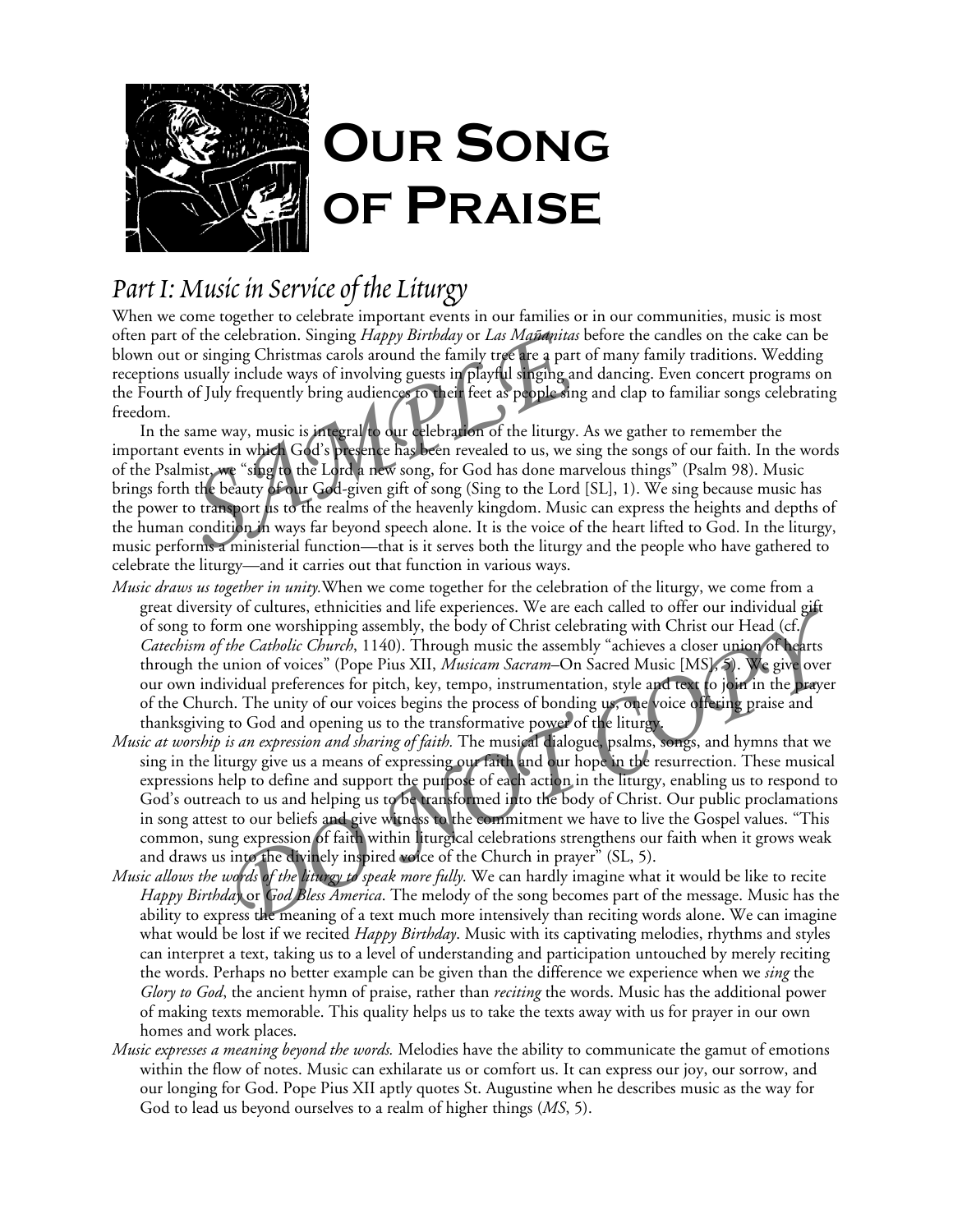*Music sets the tone for the particular feast or season.* Nothing can capture our attention at the change of a liturgical season or place the focus on a particular feast of the liturgical year better than an appropriate music selection. The time-honored singing of *O Come O Come Emmanuel* in Advent, "*Vamos Todas a Belen*" in the Christmas season, *All Glory, Laud and Honor* on Palm Sunday or *Jesus Christ Is Risen Today* in the Easter season calls to mind centuries of tradition. The texts of these songs not only express our faith but the musical setting also helps us to enter into the spirit of the season or feast.

### Selection of music for the liturgy

With the above gifts and qualities of music in mind, how are the decisions made in selecting the appropriate liturgical music for our parish on a particular occasion? In order to determine the appropriate selection of music for a specific place within a particular liturgy, the bishops of the United States listed three criteria to evaluate the selection. Each piece of music is judged from a liturgical, a pastoral, and a musical perspective. These three judgments cannot be isolated one from the other but must be made in conjunction with one another (SL, 126).

#### I. The Liturgical Judgment

The liturgical judgment focuses on the proper placement of music within a liturgy, what texts should be used, the structure or type of music to be used, and who is to sing it, e.g. cantor, choir, priest, assembly. The directives that govern these decisions are found primarily in the introduction of the particular ritual book. For the celebration of the Mass this is the General Instruction of the Roman Missal.

Each selection is examined to ensure that it expresses our Catholic faith and the particular intention of each part of the liturgy. For example, the directives instruct us that the music that accompanies the distribution of Holy Communion should begin when the priest receives and continue until the last person receives. It tells us that the purpose of this song "is to express the communicants' union in spirit by means of the unity of their voices, to show joy of heart, and to highlight more clearly the 'communitarian' nature of the procession to receive Communion" (*General Instruction of the Roman Missal* [GIRM] 86). Example 1 and to be isolated one from the other but must b<br>
L, 126).<br>
L, 126).<br>
L, 126).<br>
L, 126).<br>
L, 126).<br>
L, 126).<br>
L, 126).<br>
L, 126).<br>
L, 126).<br>
L, 126).<br>
L, 126).<br>
L, 126).<br>
L, 126).<br>
L, 126).<br>
L, 126).<br>
L, 126).<br>
L,

All liturgies are celebrations "performed by the Mystical Body of Jesus Christ, that is, by the Head and his members" (Cf. CSL, 7). It falls under the liturgical judgment to ensure that the text of the music used in the liturgy expresses the communal nature of the liturgy rather than a personal, individual relationship with God.

#### II. The Pastoral Judgment

The best musical choices for a particular liturgy are made with the make-up of the particular worshipping community in mind (cf. SL, 130). This judgment is sensitive to the culture of a given people, embracing the gifts, characteristics, and preferences of a particular culture. It also takes into account the age and language of the participants, as well as, the economic or social stresses with which they may be struggling. Even the education and level of faith formation of the specific group of people are considered. All of these pastoral considerations are taken into account in order that we can engage more fully into the sacred mysteries and be strengthened in our faith. *SL*, 7). It falls under the liturgical judgment to ensure that the text of the music used in the communal nature of the liturgy rather than a personal, individual relationship with God.<br>
ludgment<br>
choices for a particular

### III. The Musical Judgment

The Musical Judgment focuses on the quality of the musical setting, asking the question: "Is the music technically, aesthetically, and expressively good?" These decisions are not based on style since there are pieces of music of quality in every style and genre. This judgment is based on a good marriage of text and melody. Musicians search out the treasures of sacred music from the past but also new settings that meet the changing needs of the worshipping assembly.

*We have looked at our God-given gift of music and why singing brings us into a realm of communication with God like no other. We have examined the power of music to unite us, this body of Christ with Christ our Head. Thinking about the threefold judgment that must be made on each music selection in the liturgy will lead us in* Part Two: The Forms of Sung Prayer*, to refelect on what parts of the liturgy we should sing.* 



*Our Song of Praise*, #44220, Part 1 of 3 © 2008 Federation of Diocesan Liturgical Commissions 415 Michigan Avenue, N.E., Suite 70, Washington DC 20017. www.fdlc.org; email: publications@fdlc.org; voice: 202-635-6990; fax 202-529-2452. Author: Judy Bullock, Ph.D. Art: Jane Pitz.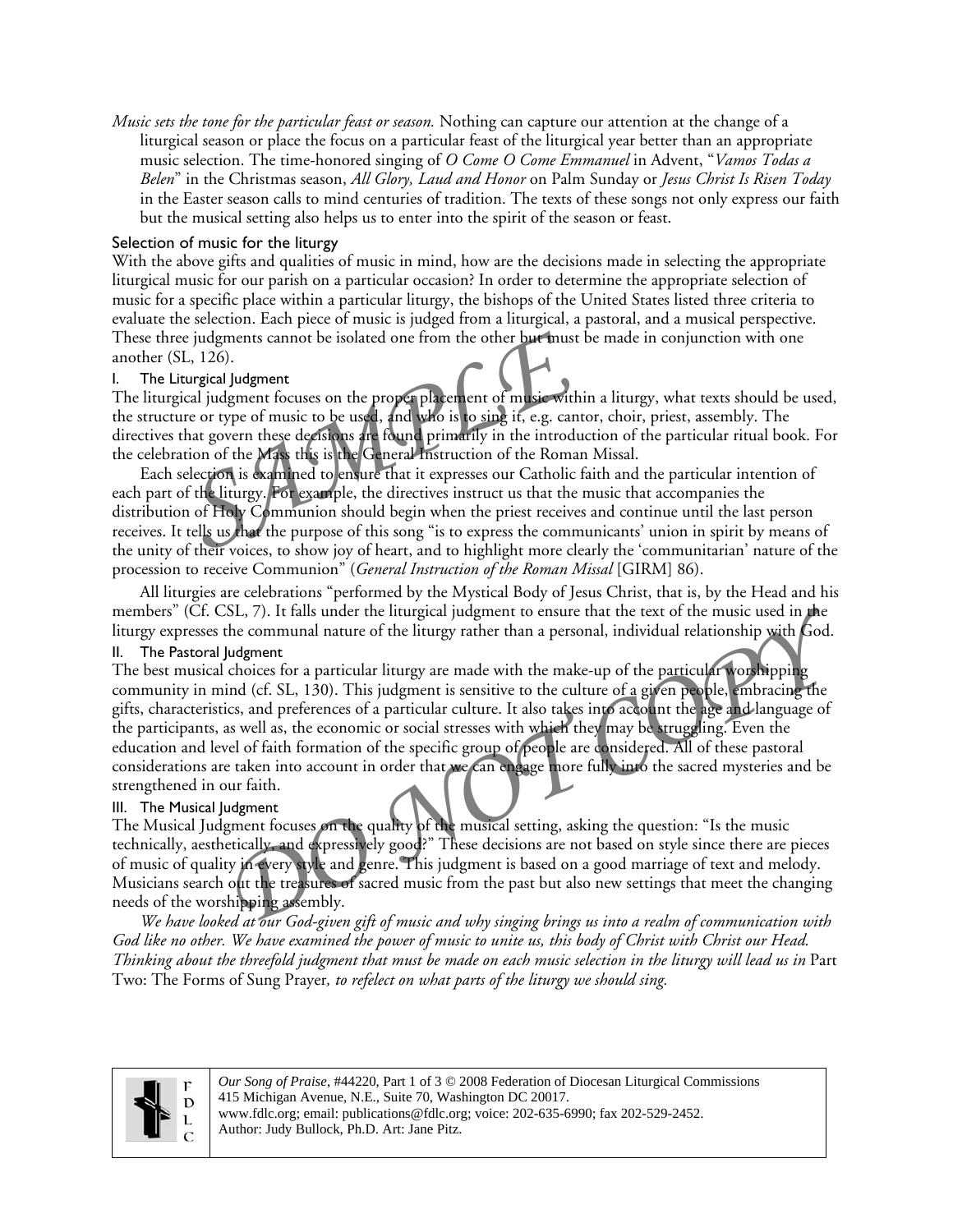

# *Part II: The Forms of Sung Prayer*

The decision on which parts of the Mass are to be sung is determined by a number of factors. Certain seasons and feasts in the liturgical year call for a higher level of celebration, such as Easter and Christmas with their respective seasons. During these more important seasons we not only sing more parts of the liturgy but we also may add additional instrumentation and embellishment of the parts we usually sing. This principle is called "Progressive Solemnity" (General Instruction of the Liturgy of the Hours, 271–273). Another aspect of this principle takes into account the ebb and flow of each individual celebration of the liturgy and the relative importance of each part (GIRM, 40). The makeup of the assembly is also considered when determining what parts are to be sung. For example, if the assembly consists predominately of young children, or there are only a few people in attendance or when language or culture is a factor, some simplification may be needed. The parts of the Mass that should be sung, if possible, fall into four categories: on on which parts of the Mass are to be sung is determined by a nure liturgical year call for a higher level of celebration, such as Easter an uring these more important seasons we not only sing more parts of instrumentati

## I. Dialogues and Acclamations

## A. Dialogues

In the liturgy there are a number of short exchanges between the priest, deacon, lector, cantor and the rest of the assembly. Singing these dialogues—the greetings, the openings and conclusions to the scripture readings, and the dialogues within the Eucharistic Prayer—engages us in an active participation and helps to unify those serving in a ministerial role with the rest of the assembly (Cf. GIRM, 34).

## B. Acclamations

The acclamations, short responses or phrases sung by the entire assembly, have been placed within the liturgy to provide the opportunity for the assembly to give their assent to what is taking place and to reaffirm the content of a particular prayer text (Cf. SL, 115). We are called to sing these acclamations vigorously and enthusiastically. Acclamations in the liturgy should be well-known by the assembly so that they can be sung spontaneously without referring to a hymnal or worship aid, even when musical accompaniment is unavailable. These acclamations are sung even at daily Mass with a small congregation. The most important acclamations in the Mass are: The Eucharistic Prayer—engages us in an active participation and helps to unify those serving in<br>be with the rest of the assembly (Cf. GIRM, 34).<br>
Jons, short responses or phrases sung by the entire assembly, have been pla

## 1) The Gospel Acclamation

In joyful anticipation of Christ's presence in the proclamation of the Gospel, we stand to sing the Gospel Acclamation. This is an Easter acclamation in which we acclaim the Risen Lord present and living among us in His Word. This acclamation consists of an Alleluia refrain, sometimes introduced by the cantor or choir, then repeated by the rest of the assembly. A short scripture verse based on the Gospel of the day or a particular feast follows, concluding with the Alleluia refrain. During Lent the Alleluia is replaced with another acclamation of praise.

## 2) The Holy, Holy or *Sanctus*

This acclamation is one of three that are sung within the Eucharistic Prayer of the Mass. This acclamation comes in response to the preface where the priest celebrant names the things for which we want to thank God on this day. We join our voices with the company of angels and saints in singing Isaiah's song of praise to God, Holy, holy, holy Lord, God of power and might…. Like all liturgical acclamations, this is a song of the entire assembly so familiarity with the particular musical setting is a necessity.

### 3) The Memorial Acclamation

In this second acclamation within the Eucharistic Prayer we recall the great things that God has done and continues to do for us in Christ. We remember with gratitude the life, death, resurrection and ascension of Christ and we look forward to his coming in glory. We boldly proclaim this mystery of our faith in song.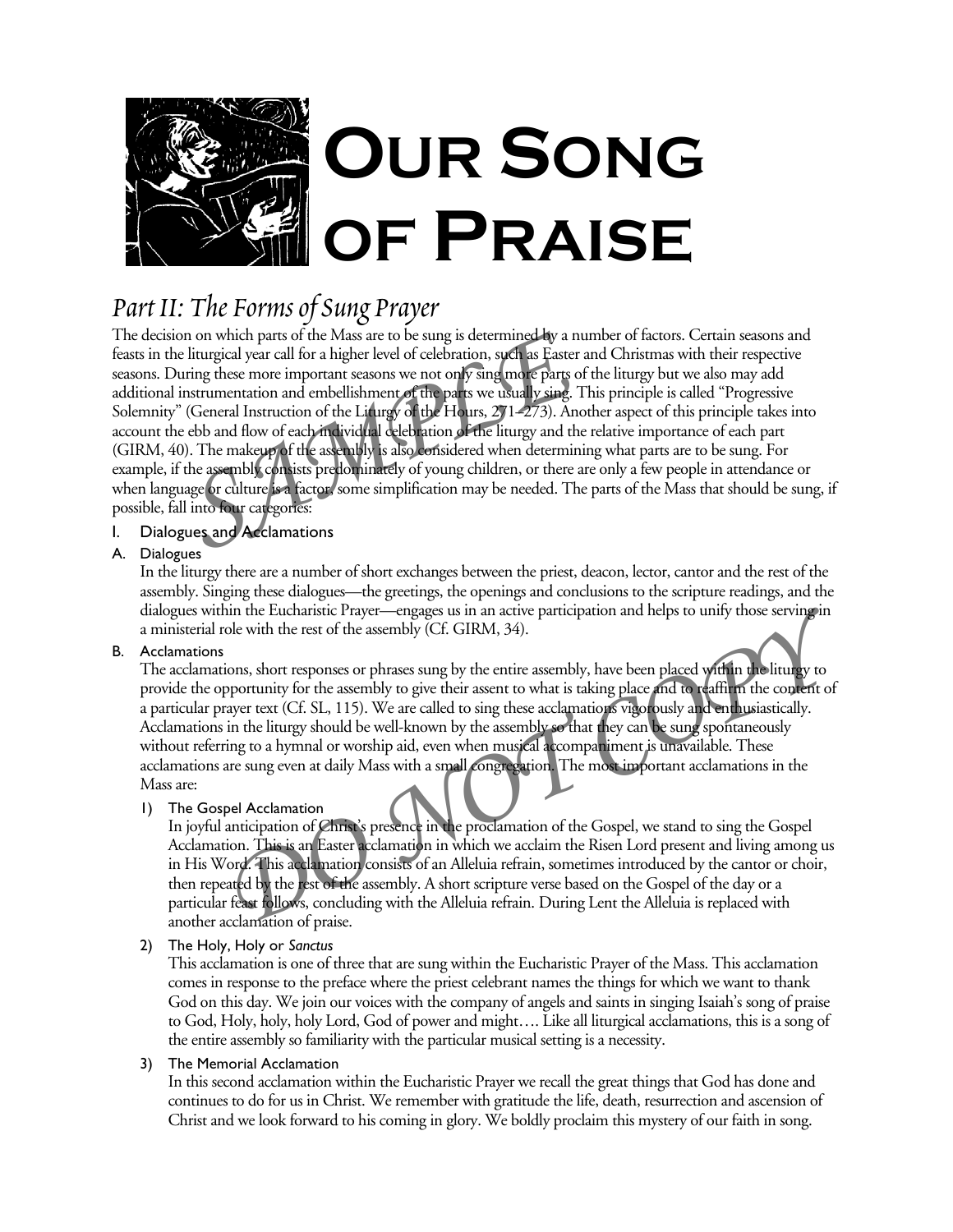#### 4) The Great Amen

The Eucharistic Prayer, proclaimed by the priest in the name of all, concludes with this third acclamation in which the whole assembly gives its assent to the prayer. Musical settings here are strong and inviting so that all may give voice to their faith in the transformative power of the Holy Spirit and to share in this great prayer of thanksgiving and praise.

#### II. Antiphons and Psalms

The psalms enjoy a special place in Christian worship because they are the songs from Scripture itself. Although written for prayer and worship services of the Hebrew people, early Christians continued to use them as their own. Psalms are a rich source of sung prayer. They reach into the depths of our experience of God and allow us to express a wide range of emotions.

The primary psalm during the Mass is the one sung during the Liturgy of the Word after the first reading. There is a particular psalm designated for each liturgy based on the readings or feast of the day. Certain psalms are designated for each season of the liturgical year and may be substituted for the psalm of the day. The responsorial form is normally used with a cantor or psalmist singing the verses and the rest of the assembly singing a refrain or antiphon between the verses.

Psalms texts are also recommended for the opening song, the song during the presentation and preparation of gifts, and for the song to accompany Communion distribution. Psalmody is also appropriate on special occasions when a song of thanksgiving may be sung after the period of silent prayer following the distribution of Holy Communion. The use of psalm texts works well during the times in the liturgy when we are processing, such as the procession to receive Holy Communion or when we are focused on watching the procession, when the gifts of bread and wine are brought to the altar. The cantor or choir can sing the verses while the rest of the assembly sings a familiar refrain or antiphon. Fraction of the liturgical year and may be substituted for the psalm of the sed with a cantor or psalmist singing the verses and the rest of the accesses.<br>
SERVIE 2021 THE VIEW of the opening song, the song during or the s

## III. Refrains and Repeated Responses

The litany is another form of dialogue used during the liturgy in which the assembly sings a short response after each invocation usually sung by the deacon or the cantor. Litanies draw us into a deeper sense of prayer through the repetition of the same response, especially when the dialogue becomes rhythmic and constant. Some examples of litanies are the Lord have mercy, Christ have mercy of the Kyrie in the Introductory Rite of the Mass and the Lamb of God litany sung during the Breaking of the Bread in the Communion Rite.

### IV. Hymns and Songs

Hymns are musical settings of poetic texts normally sung in a metrical form. The melody serves not only to clothe the text with beauty but also enriches the text and heightens its expression. Christians have been composing hymns from the earliest days. In fact, St. Paul sometimes quoted these hymns in his letters to the early Christians, such as in Philippians 2:6–11. It is common practice to interchange the term hymn with the term song, although song may indicate a more varied structure. me response, especially when the dialogue becomes rhythmic and constant. Some examples of<br>d have mercy, Christ have mercy of the Kyrie in the Introductory Rite of the Mass and the Lamb of<br>uring the Breaking of the Bread in

Hymns have continued to enjoy a special although limited place in Christian worship. The Gloria, for example, an ancient hymn of praise, is a designated hymn text that is sung or recited during the Mass on Sundays except during Advent and Lent and on special feasts during the entire year.

Suitable psalms, hymns or songs are also recommended to begin the liturgy, during the presentation/preparation of the gifts and to accompany the distribution of Holy Communion. Although there are no specific texts designated for this music, the liturgical season, particular feast or sacramental celebration, as well as, the specific directives governing each part of the Mass provide guidance in making the appropriate decisions.

*Now that we have looked at the various musical forms used in the celebration of the liturgy and on the importance of these sung expressions of our prayer texts, the final part of this series will focus on the diverse musical roles in the liturgy.* 



*Our Song of Praise*, #44220, Part 2 of 3 © 2008 Federation of Diocesan Liturgical Commissions 415 Michigan Avenue, N.E., Suite 70, Washington DC 20017. www.fdlc.org; email: publications@fdlc.org; voice: 202-635-6990; fax 202-529-2452. Author: Judy Bullock, Ph.D. Art: Jane Pitz.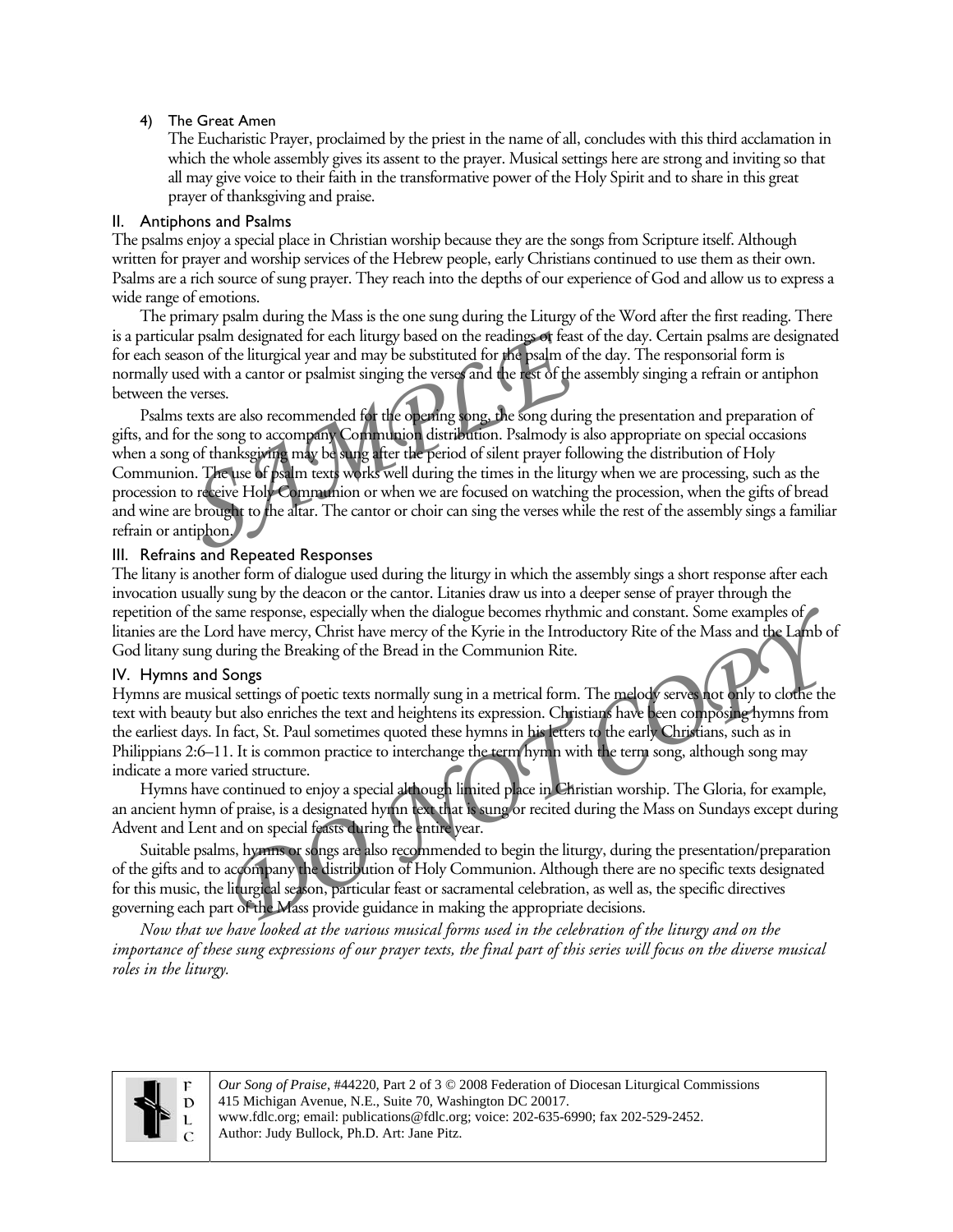

## *Part III: Musical Roles in the Liturgy*

### The Gathered Liturgical Assembly

The Second Vatican Council restored the importance of the participation of all the people in the liturgy and directed that they "should be encouraged to take part by means of acclamations, responses, psalmody, antiphons, and songs" (CSL, 30). The musical role of the assembly then is integral to the celebration. Through common song that helps to unify us, we give thanks and praise, present petitions, and offer prayer to God who calls us together in Christ. ared Liturgical Assembly<br>
In dVatican Council restored the importance of the participation<br>
at they "should be encouraged to take part by means of acclan<br>
and songs" (CSL, 30). The musical role of the assembly then<br>
common

## The Priest

The bishop or priest leads the assembly in its celebration and presides over it. "The importance of the priest's participation in the liturgy, especially by singing, cannot be overemphasized. There is a renewed emphasis placed on the importance of singing the dialogues within the liturgy between the priest and the rest of the assembly. The priest sings the presidential prayers and dialogues of the liturgy according to his capabilities, and he encourages sung participation in the liturgy by his own example, joining in the congregational song" (SL, 19). His participation is contagious, drawing others into the song. In those sung parts of the Mass that include the entire assembly the priest participates fully but does not amplify his voice over the rest of the assembly in a dominant manner.

The musical role of the priest in the liturgy falls into four categories: sung dialogue with the rest of the assembly; presidential prayers such as the Opening prayer and Eucharistic Prayer; the proclamation of the Gospel on more solemn occasions in Masses without a deacon; and, singing with the rest of the assembly for the acclamations, chants, hymns and songs of the liturgy except for the Memorial Acclamation and the Great Amen (SL, 21).

### The Deacon

The deacon of the liturgy engages in sung dialogue with the rest of the assembly, for example, in the Act of Penitence, the dialogue before and after the proclamation of the Gospel, and the Prayer of the Faithful. He may even chant the Gospel itself for the more important seasons and feasts of the liturgical year. The deacon, by his example of active participation in the sung parts of the Mass, also provides encouragement to the rest of the assembly to join in the singing. minant manner.<br>
Trole of the priest in the liturgy falls into four categories: sung dialogue with the rest of the<br>
partial prayers such as the Opening prayer and Eucharistic Prayer; the proclamation of the<br>
Doclemn occasio

### The Cantor

The role of the cantor falls into three primary categories. The first and most important is the communication of certain musical texts of the liturgy. The responsorial psalm is the most significant of these texts and may even be sung by a specialized cantor called a psalmist. Like the lector, the cantor is called to drink deeply of God's Word and to prepare the sung text in such a way that the words come alive. While proclaiming the Word of God in these verses of Scripture, the cantor at the same time draws the whole assembly into a sung response to that Word. The cantor brings not only vocal skills to this ministry but also an ability to engage the rest of the assembly in prayer

Secondly, the cantor engages in certain sung dialogues with the rest of the assembly. Dialogue involves a back and forth exchange between the cantor and the rest of the assembly where the cantor sings the verses and the rest of the assembly is only responsible for the response or the refrain. This dialogue requires the cantor to not only sing his/her part but to also listen attentively to the response of the rest of the assembly. In addition to the responsorial psalm, other examples of this sung dialogue may include some settings of the *Glory to God*, the *Lamb of God* litany and the Communion Song.